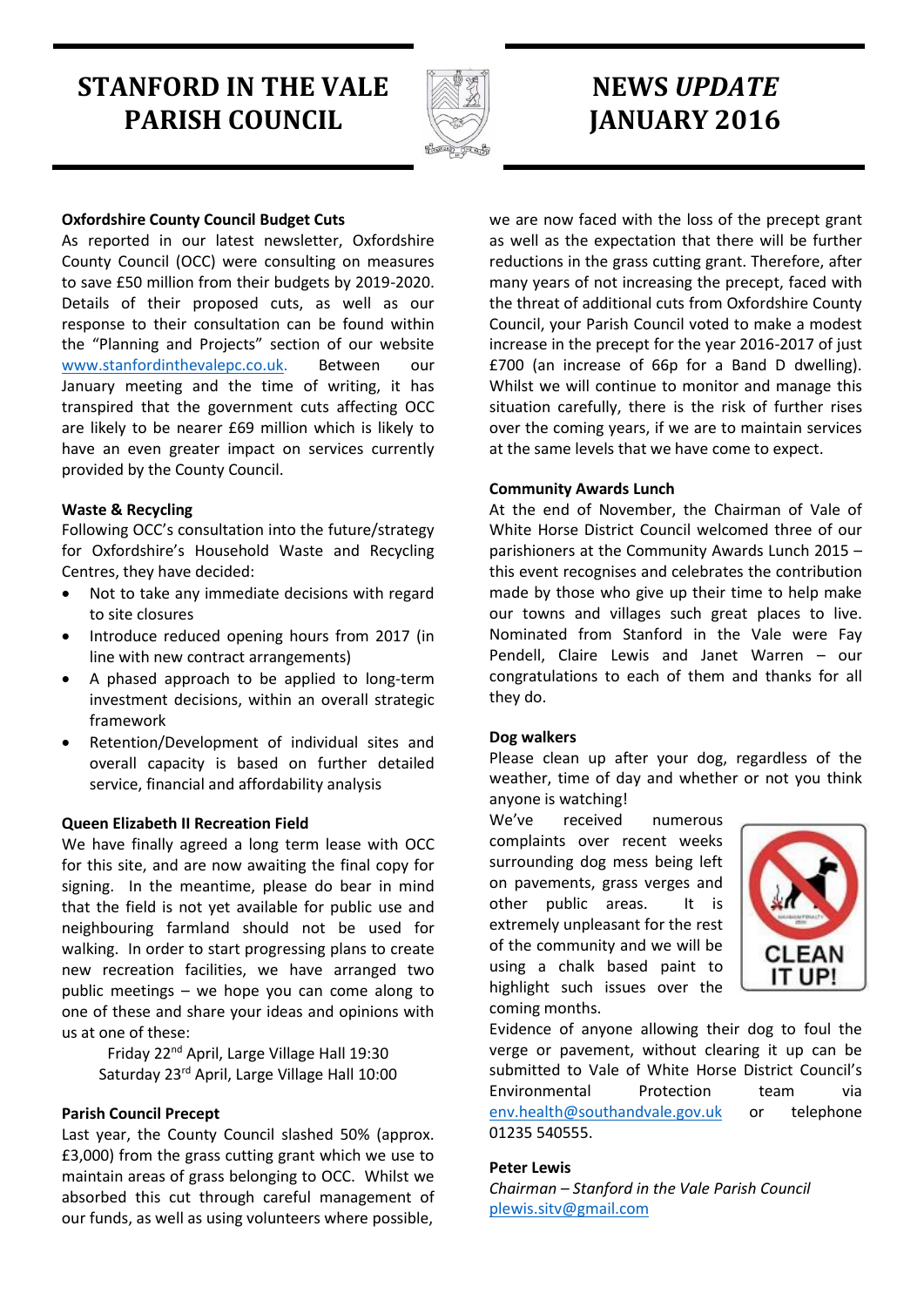#### **Winter Salt Bins**

This is a reminder that there are 4 salt bins at different locations in the village.

- Millennium Green
- Huntersfield by the Junction with Glebe Road
- Manor Green by Church Path
- Cottage Road by Football Club

It would be very helpful during wintery days, if you think surfaces need salting, to please grab a spade and barrow and spread as necessary. The Bins will be re-filled as they become empty.

Your help would be greatly appreciated.

# **Neighbourhood Plan Update**

#### Public Consultation June 2015

Following our Consultation Meeting in March, we held a further Consultation on Future Land Use in the Parish in June 2015. This Consultation sought feedback on proposed sites for Housing allocations, Business & Retail, Live Work Units, Allotments and Burial Ground. It also proposed two alternative sites for the Village School if, and only if, the school needs to relocate in order to expand (whilst bearing in mind that whether or not the school relocates is outside the remit of the Neighbourhood Plan and is a decision for Oxfordshire County Council). Finally the Consultation sought suggestions on sites which could be designated as local Green Spaces in and around the village.

The consultation took the form of a brochure containing details of the site proposals which was distributed to households and businesses in the Parish. Feedback was solicited by means of a pull-out response form in the brochure together with an online response form on this website. Over 150 responses forms were received and these have been independently analysed by Community First Oxfordshire (formerly ORCC). Their report has been published and, together with the Consultation brochure is available for download using the links below.

[Site Allocations Consultation \(June 2015\) Report by](http://www.sitvnp.com/mainsite/wp-content/uploads/2016/01/SitV-Site-Allocations-Consultation-June-2015-Final-Report.pdf)  [Community First Oxfordshire](http://www.sitvnp.com/mainsite/wp-content/uploads/2016/01/SitV-Site-Allocations-Consultation-June-2015-Final-Report.pdf)

# [Public Consultation Brochure](http://www.sitvnp.com/mainsite/wp-content/uploads/2014/07/Public-Consultation-Brochure-Copy-Jul-24-FINAL.pdf)

If you have any comments that you would like to make please e-mail [info@sitvnp.com](mailto:info@sitvnp.com) quoting your name and address.

# **Queen's 90th Birthday Celebrations**

A giant street party is to be held to mark the Queen's 90<sup>th</sup> birthday on the Mall on Sunday 12<sup>th</sup> June 2016. It will be the culmination of a weekend of national events to celebrate her official 90<sup>th</sup> birthday.

The Parish Council would like to invite you all to join in the birthday celebrations of her Majesty by organising a street party for your local community. This will be chance to meet your neighbours in a fun way and an opportunity for all to join in.

Initially we are looking for volunteers to organise and co-ordinate a party in an area of Stanford near where you live. If you are interested, please contact Tina Jenkins on [tinaburns4@googlemail.com](mailto:tinaburns4@googlemail.com) or 07443 906150 or 01367 710614 giving your contact details e mail/phone number.

Our thoughts are this could be held on either Saturday  $11<sup>th</sup>$  June or Sunday  $12<sup>th</sup>$  June, whichever suits your local residents best. Nearer the time we will publish a list of when and where the street parties are being held so that if there is not one being organised near you, you could join in one of the others. It is our wish that no one should feel excluded from this village event and so feel free to contact Tina to either get involve or to get details about a street party local to you.

If you like the idea but do not know where to start visit [www.streetpart.org.uk](http://www.streetpart.org.uk/) for information about how to organise a street party.

There will be a meeting in April for interested volunteers to get together to help one another to share ideas for the planning and preparation of their street parties.

# **Environmental Report**

After a lot of effort by your Parish Council over the last 5+ years the lease on the 19 acre field on the other side of Cottage Road from the Football Pitch has now been agreed and by the time this is printed, should be signed. The lease is for 250 years.

It is now up to the Village how we use this large area of additional community land, although under the terms of the lease it must be for recreational use. This definition would allow for pitches (football, rugby, cricket, hockey etc), tennis courts, bowling green, a fitness trail, woodland, allotments, dog walking areas, a clubhouse/pavilion etc.

We would now like, as promised, to invite all parishioners, clubs and societies within the village to give their input to how we level & layout the land and raise the money to put in place this new recreational asset.

Two public meetings will be held in the Large Village Hall on:

- Friday  $22^{nd}$  April at 0730 and
- $\bullet$  Saturday 23 $rd$  April at 1000

Please do try and come along to one or other meeting to help shape what we do with this land. If you are unable to come along to either event please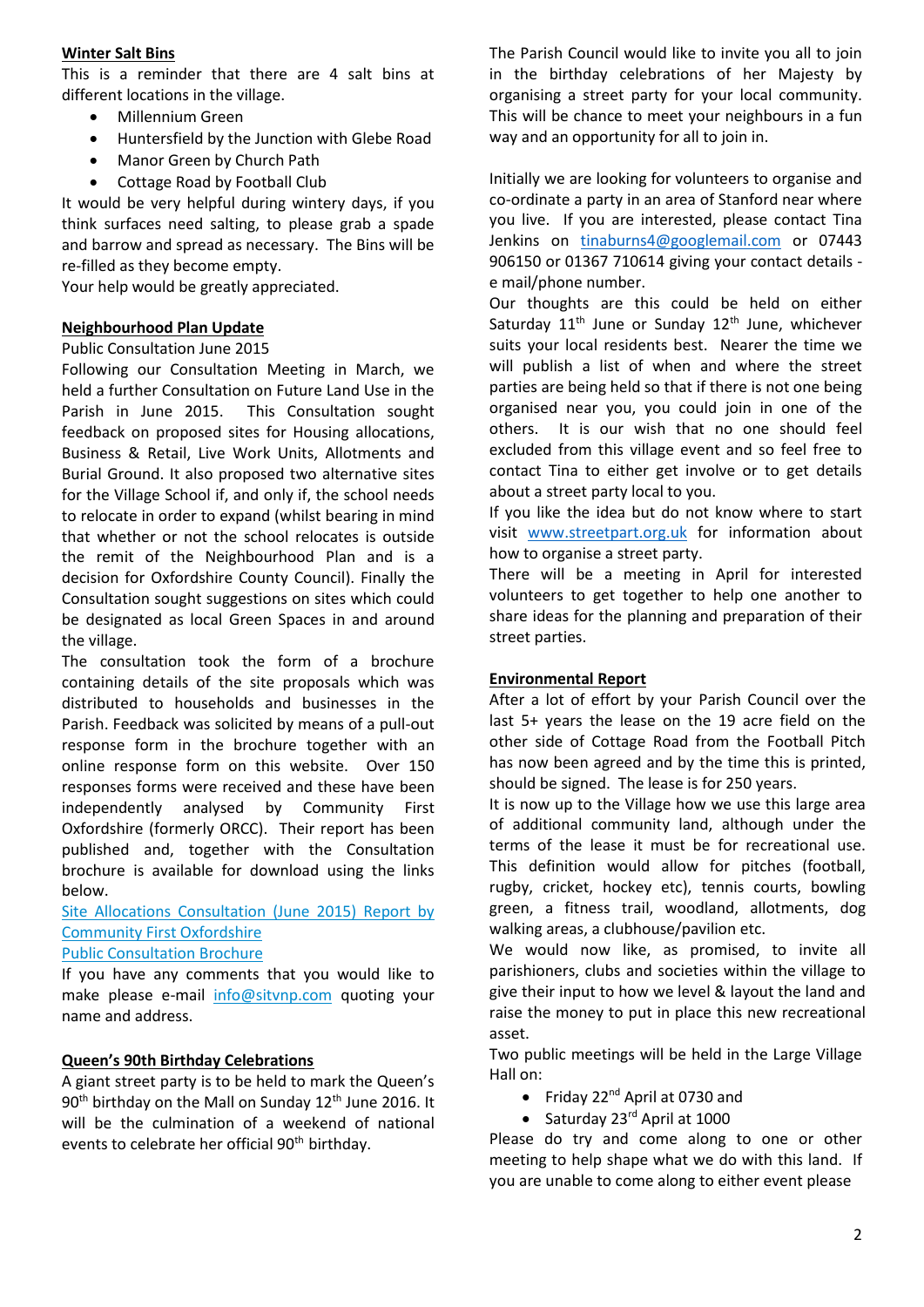write to or e-mail the Parish Clerk with your ideas ensuring that you leave your full contact details Mark Isaacs Chair Environment Committee

# **Stanford in the Vale Public Purposes Charity (PPC) – 2015 Review and early January 2016**

At the end of 2015, (following the PPC AGM held on 22<sup>nd</sup> October 2015), the PPC Trustees are now as follows:- Roy Walker, *Chairman*, David Axford, *Clerk/Correspondent*, Kathleen Campbell-Cave, Paul Corrigan, Joyce Gardner, Bill Grant, Roger Griffin, Julia Grinsted, Dan Huby, Alan Robinson, Andrew Higgins

# **Finance:-**

The PPC portfolio held by CCLA, one of the UK's largest charity fund managers, gave a good result in 2015, providing over £25k in income and now stands at around £700k. However 2015 was a quiet year as far as grants were concerned with only just over £10k paid out. As noted below, a further £5k has been approved and two other grant applications totalling over £15k are in the pipeline.

Approved Grant Applications paid in 2015 and outstanding at 14 January 2016 include:

- A grant of £4,296.18 was made to the SitV Drama Group to support an up-date of their equipment.
- A small donation of £250 was made to help the SitV Silver Threads celebrate their 50<sup>th</sup> Anniversary early in the year
- A grant of £3,000 for support to the SitV Community First Responders for the purchase of two community automatic external defibrillators was paid during the year.
- A grant of £1,600.42 for support to the SitV Preschool for new and varied materials was approved in October 2014. This was paid in two instalments during the year.
- A grant of £600 was made to the Faringdon East Neighbourhood Action Group (which covers Stanford in the Vale in its area) towards the purchase of a Speedwatch kit to be used in Stanford and surrounding villages. The Parish Council was instrumental in arranging the purchase with input from seven Parish Councils in all.
- The trustees have agreed to a grant of up to £5,000 for the revised proposal from the Parochial Church Council (PCC) for support for a grant to open part of the church wall on to Church Green in order to make the memorial more inclusive for the village as a whole has been received. The project awaits completion.
- A grant application from the SitV CE Primary School for support for a project to improve the Foundation outside area was received at the Trustee meeting on 14<sup>th</sup> January 2016. On the condition that the options for the future school expansion are confirmed by OCC, and noting that a considerable sum towards the project is already in the school's budget, the Trustees have decided to match funding also raised by the FOSS parents association on a 1:1 basis up to a sum of £10k.
- A grant application from the SitV Preschool for support for the purchase of lockable storage cupboards for confidential information and equipment storage awaits the receipt of new quotations following comments from the Trustees.

It is worth noting here that our auditors have asked us to limit the period for which a grant remains in force to 12 months in principle, although a little leeway is allowed. Grants not used after 24 months will be automatically rescinded requiring a new grant application if the project is still required.

# **Allotments:**

The waiting list has now risen to eleven parishioners. The rentals will remain at their current levels during 2016.

Allotment holders are reminded that if they do not keep up their allotments according to the Rules laid down by the Trustees their allotment holding will be withdrawn and given to the next villager on the waiting list.

Any parishioner who wishes his or her name to be added to the allotment waiting list should please contact Paul Corrigan on 01367 718 325.

# **Villagers are reminded of the** *PPC Trust Mission Statement:*

# *"Striving to improve and strengthen the community within Stanford-in-the-Vale by providing a source of finance for projects that will benefit the parish."*

Success of course depends on such projects being brought forward. The village organisations and societies which feel the need to improve their facilities are encouraged to make grant requests.

The Trust continues to have around £20,000 to £25,000 per year available for grants. Grant Applications are made to the Trustees through the Hon. Clerk/Correspondent, who can supply Grant Application Forms on request either by e-mail or hard copy. (Tel: 01367 718480)

# **David N. Axford**

Hon. Clerk/Correspondent, SitV Public Purposes Charity